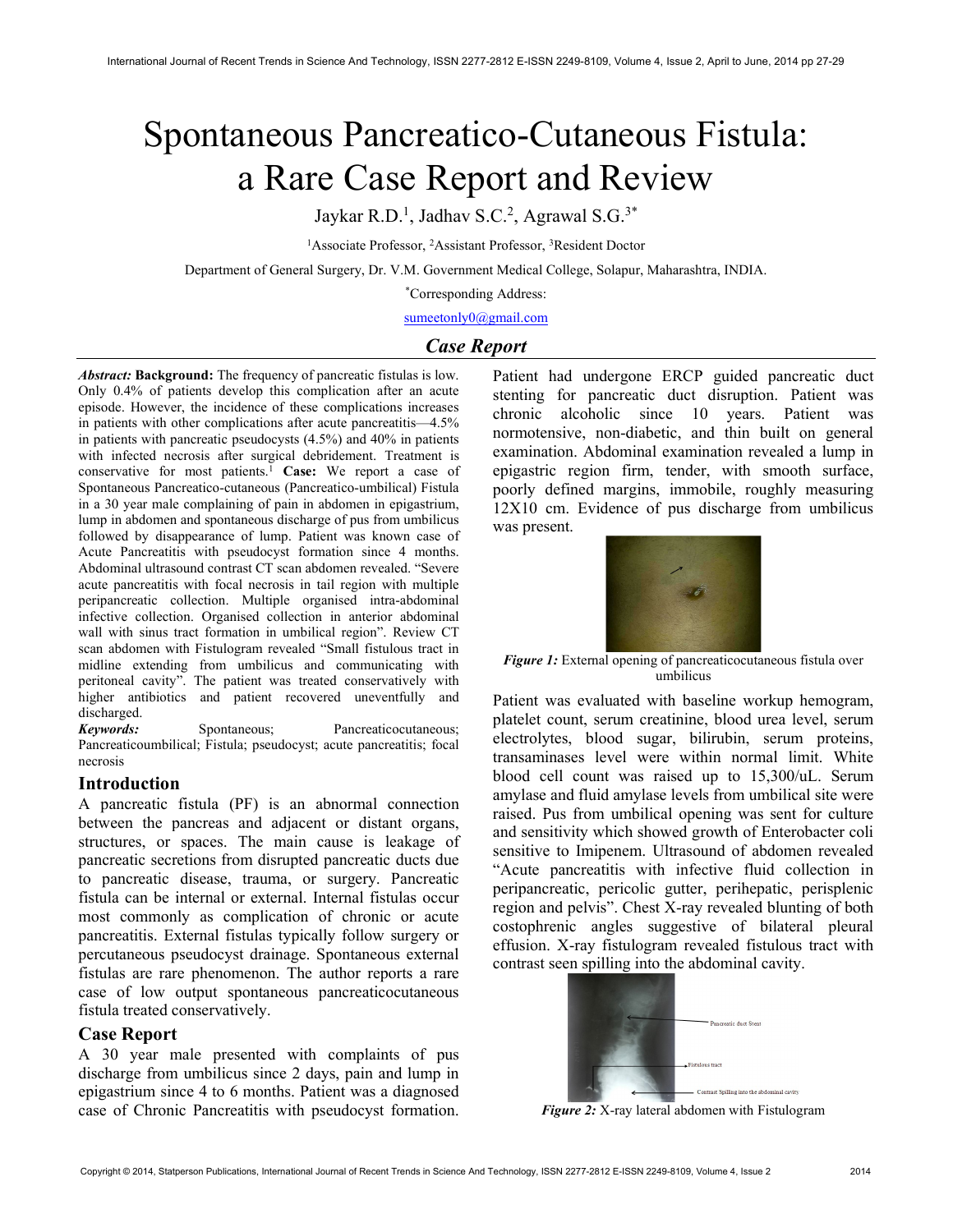Contrast CT scan of abdomen revealed "Bulky and heterogeneously enhancing body and tail of pancreas suggestive of Acute pancreatitis. Focal necrosis in tail of



Figure 3a: Contrast enhanced CT abdomen Figure 3b: Contrast enhanced CT abdomen

pancreas. Post ERCP stent in situ. Multiple pockets of non-enhancing infective collection 6X3.8cm in lesser sac and tail region"



CT fistulogram revealed "1.8cm fistulous tract in anterior abdominal wall with external opening at umbilicus. Contrast was seen entering peritoneal cavity and outlinig bowel wall"



Figure 4a: CT fistulogram Figure 4b: CT fistulogram

Patient was managed conservatively, nil per oral and naso-gastric tube aspiration of gastric contents, parentral nutrition, I.V. fluids, electrolyte correction, broad spectrum anti-biotics, analgesics, anti-secretory agents like somatostatin analogue i.e Inj. Octreotide. Gradually over a period of 3 weeks the fistula output reduced to nil, and patient recovered uneventfully. Patient was then discharged with oral pancreatic enzyme supplementation.



## **Discussion**

Pseudocysts occur in up to 10% of patients with acute pancreatitis, and in 20 to 38% of patients with chronic pancreatitis. Pseudocysts may become secondarily infected in which case they become abscesses. Pseudocyst can perforate and cause peritonitis. Erosion of a pancreatic pseudocyst into an adjacent hollow viscus can result in a pancreatic-enteric fistula. The most common site of communication is transverse colon and splenic flexure.<sup>2</sup> Complications occur in 10% cases of pseudocyst and the four main complications of pseudocyst are infection, rupture or internal fistulation, bleeding and mass effect. Infected pseudocyst can be drained by percutaneous drainage with the risk of persisting external pancreatic fistula, or by internal drainage to the stomach or small bowel. Rupture into the peritoneum leads to pancreatic ascites and can be a dramatic presentation with acute abdominal pain and rigidity from chemical peritonitis.<sup>3</sup> Pancreatic fistula usually follows operative trauma to the gland or may occur as a complication of acute or chronic pancreatitis.<sup>4</sup> An external pancreatic fistula is, by definition, drainage of pancreatic fluid through an abdominal wound or drain tract persisting for more than 7 days. The most common cause is complication of pancreatic surgery or percutaneous catheter drainage of pseudocysts. Sepsis, electrolyte disturbances, and skin excoriation are common in high output fistulas (more than 200 ml per day). The management is initially conservative, as spontaneous closure can be expected in the majority of cases, especially in low-output fistulas. Imaging by means of fistulogram and CT scan may be useful. Initial therapeutic measures include total parenteral nutrition, electrolyte balance and replacement, skin protection, and